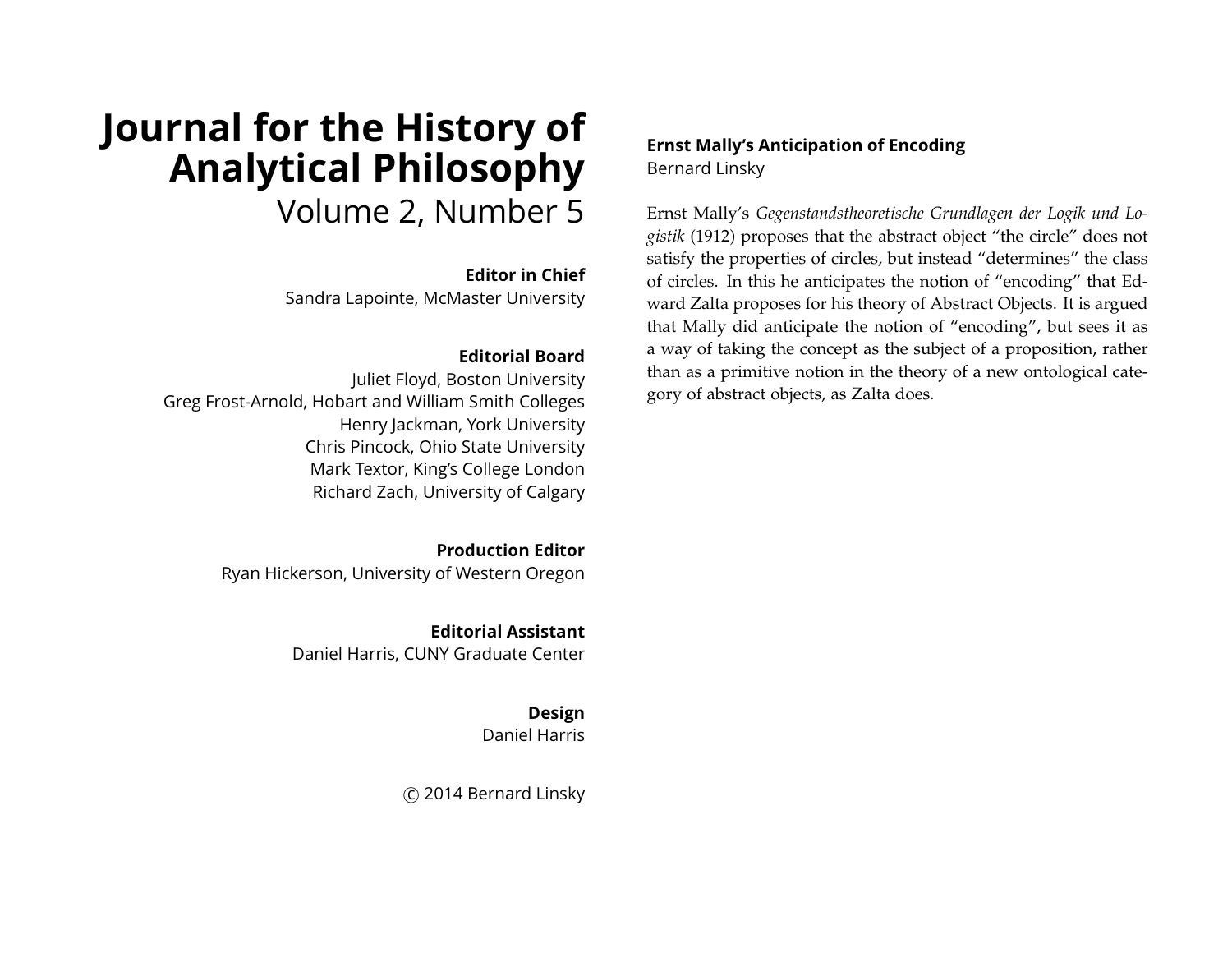# **Ernst Mally's Anticipation of Encoding**

# Bernard Linsky

The Austrian philosopher Ernst Mally discusses a notion of "determination" (*Determinierung*) in his monograph "Object-theoretic foundations of logic and logistic" (*Gegenstandstheoretische Grundlagen der Logik und Logistik*) published in 1912.<sup>1</sup> The distinction Mally makes there between determination and "satisfaction" (*Erfüllung*), the two ways in which an object may have a property, has been developed philosophically and presented formally by Edward Zalta as the basis of his "Object Theory" in a series of papers and books since the 1980s.<sup>2</sup> This paper is an investigation of the distinction that Mally makes, and an examination of the precise manner in which it is an anticipation of Zalta's distinction.

Mally's approach to formal logic is in the tradition of Ernst Schröder's *Algebra der Logik* (1890), and as such, the formal presentation of determination is part of an account of a logic that is capable of distinct interpretations. In particular, the system can be interpreted as, on the one hand, a logic of propositions and predication, and on the other, a logic of classes. There is, however, no explicit reading of the logic as involving individuals and predicates of individuals, in the fashion of Frege's logic. The notion of determination in the sense in which it anticipates encoding, consequently, must be yet another interpretation of Schröder's formal calculus. The difference between these interpretations depends on two ways of taking abstract objects, as "objectives" (*Objektive*) and "objecta" (*Objekte*).<sup>3</sup> The most prominent use of "determination", in the work, is to represent restrictions in the theory of classes, as in "the *F*s which are *G*", which restricts the *F*s to a subset of their number. The interpretation of determination as a new form

of predication is only briefly introduced in a philosophical section about the use of the formal calculus presented in the first part of Mally's book. The conclusion of this investigation then, is that Mally does anticipate the notion of "encoding" with his "determination", but that he only proposes it as one interpretation of the formal system he has presented. He does not present any argument that this is indeed an alternative interpretation of the system, nor does he present any of the sort of formal development specific to the encoding interpretation of the notion of determination. This is indeed an anticipation of the notion of encoding, but one which only is suggested, and not further motivated or developed. It is an anticipation in much the same way that Schröder himself had anticipated the theory of types as the conclusion of the very argument that Frege and others identified as relying fatally on a confusion of the subset and membership relations.<sup>4</sup>

The distinction between the two modes of predication, namely, that an object can "have" a property in two different ways, is central to Zalta's Neo-Meinongian theory of abstract objects.<sup>5</sup> Thus the notorious "round square" can be both round and square in the encoding sense of "be," but not both round and square in the exemplification sense. The latter, familiar, sense is expressed with a predicate letter *F* followed by a singular term, *a*, as in *Fa*. The sense in which the round square is round, by encoding roundness, is expressed with the reverse order: *aF*. This basic notion is developed within an axiomatic system that is the basis for a wide ranging theory of various entities such as possible worlds, numbers and other mathematical entities, universals, and so on. In particular, it is possible to use the notion of encoding to provide answers to the objections to Meinong's theory of non-existent objects which Russell posed in his reviews in 1905 and 1907. To the objection that objects like the round square conflict with the easily established mathematical fact that nothing can be round and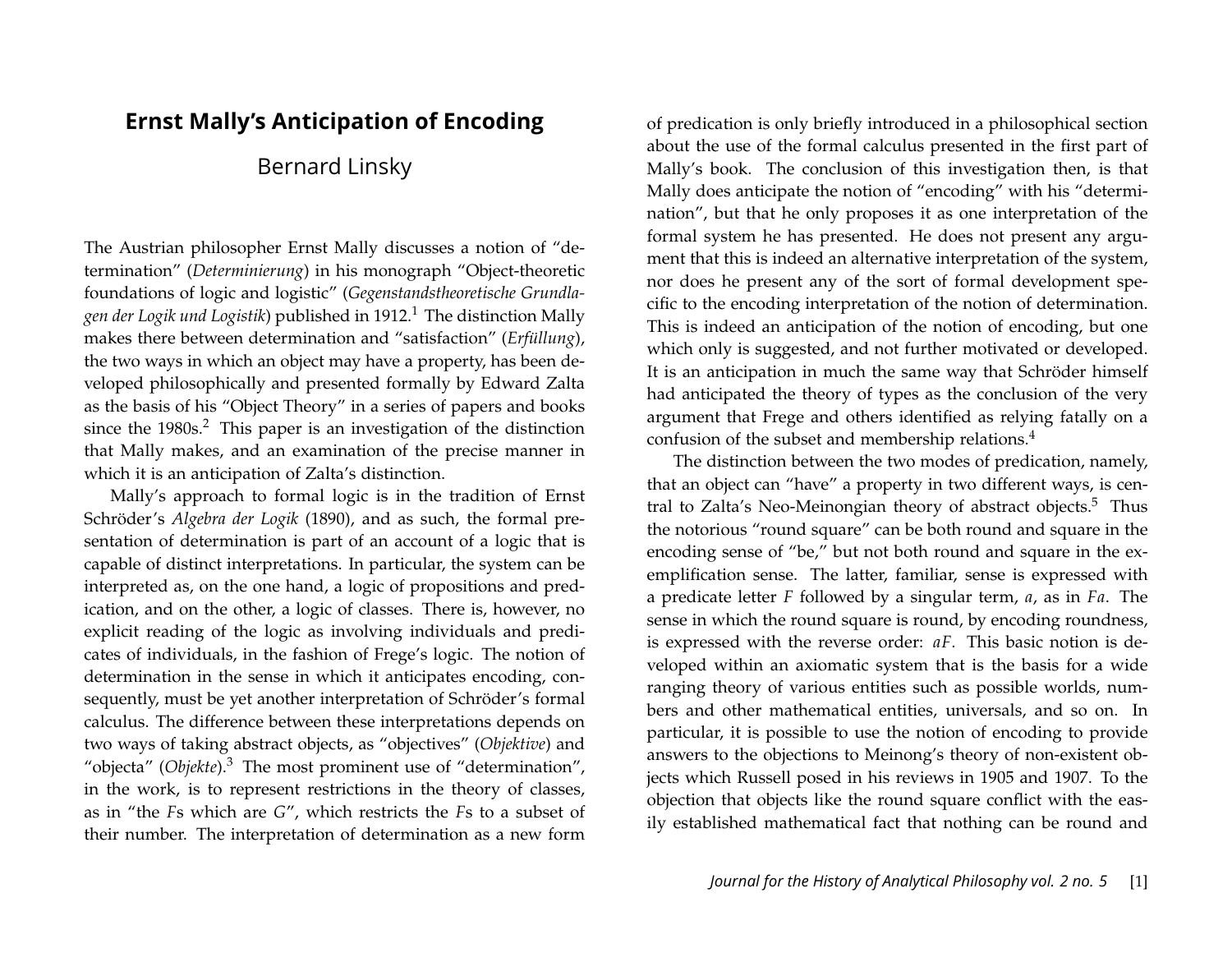square, the response is that while the abstract object "the round square" encodes the properties of being round and square, it does not exemplify those properties. Instead it only exemplifies, for the most part, rather generic properties of abstract objects, namely being non-spatiotemporal, colorless, etc. The round square can be related to ordinary objects, however, and that is how abstract objects enter into their important role as objects of thought. Russell raised further difficulties for Meinongian objects. Existence will also be a property that is exemplified by some objects and not others. Russell objected that "the existing round square", for example, must exist, contradicting the obvious truth that there is no such thing. On Zalta's theory, however, there is an object that encodes, among others, the property of existence, but it will not exemplify it. Thus "the existing round square" does not exist, although it encodes the property of existing. Non-existent objects often appear to be contradictory and incomplete, such as "the present King of France", who would appear to be neither bald nor not bald. In the sense of exemplification, every object, abstract or not, is complete. Abstract objects, being non-spatiotemporal, certainly are not in the extension of "bald" and so are not bald. What properties an abstract object encodes, however, will determine its nature. Thus there is an abstract object which simply encodes the property of being the present king of France and nothing else. It does not encode being bald, nor being not bald. It is indeterminate. Similarly there will be an abstract object which simply encodes the property of being triangular, which we might well name "the triangle". Nothing can exemplify the property of being a triangle without also exemplifying the properties which logically follow from that; being a three-sided plane figure, for which various theorems hold, etc. From the fact that "the triangle" encodes the one property of being a triangle, it does not follow that it encodes any other properties whatsoever.<sup>6</sup> The details and applications of this theory have been worked out by Zalta in his books and with others in a number of papers.

Following the discussion in J.N. Findlay's 1963 book, which originated as his doctoral thesis under Mally, Zalta gives credit to Mally for originating this distinction.<sup>7</sup> An examination of Mally's 1912 essay *Gegenstandstheoretische Grundlagen der Logik und Logistik* shows that Mally does distinguish two ways in which an object can be said to possess a property, and so the basis of this credit to Mally is correct. Mally, however, does not mention Russell's objections, and does not present his own account as responding to difficulties that others had found in a theory of non-existent objects.

Indeed there is little in Mally's published work that shows that he was trying to develop a response to Russell's logical arguments. There is a letter from Mally to Russell from 2 April 1905, which Russell used in preparing his 1905 review. Mally ends the letter of explanation replying that his English is not good enough to reply to the details of the draft of the review that Russell had sent. In a letter of 13 September 1913 Mally asks for permission to translate *Principia Mathematica.*<sup>8</sup> It was Mally's colleague at Graz, Hans Mokre, who eventually (in 1932) published a German translation of the prefaces and Introductions to the two editions of *Principia Mathematica*. In his forward to the translation, Morke mentions the debate between Meinong and Russell that followed the publication of the first reviews, and states that Mally took Meinong's theory into the realm of logistic ("logistische Gebiet"). Mokre thanks Mally as well as other colleagues for their discussions of the material and help with the translations. So Mally had been keenly aware of Russell's logic and of both editions of *Principia Mathematica*. There is no mention of Russell's logic in the *Gegenstandstheoretische Grundlagen* of 1912, however, and all of the symbolic logic is in the system of Schröder. While there is thus no explicit response to Russell in 1912, Mally does discuss the concept of a "ex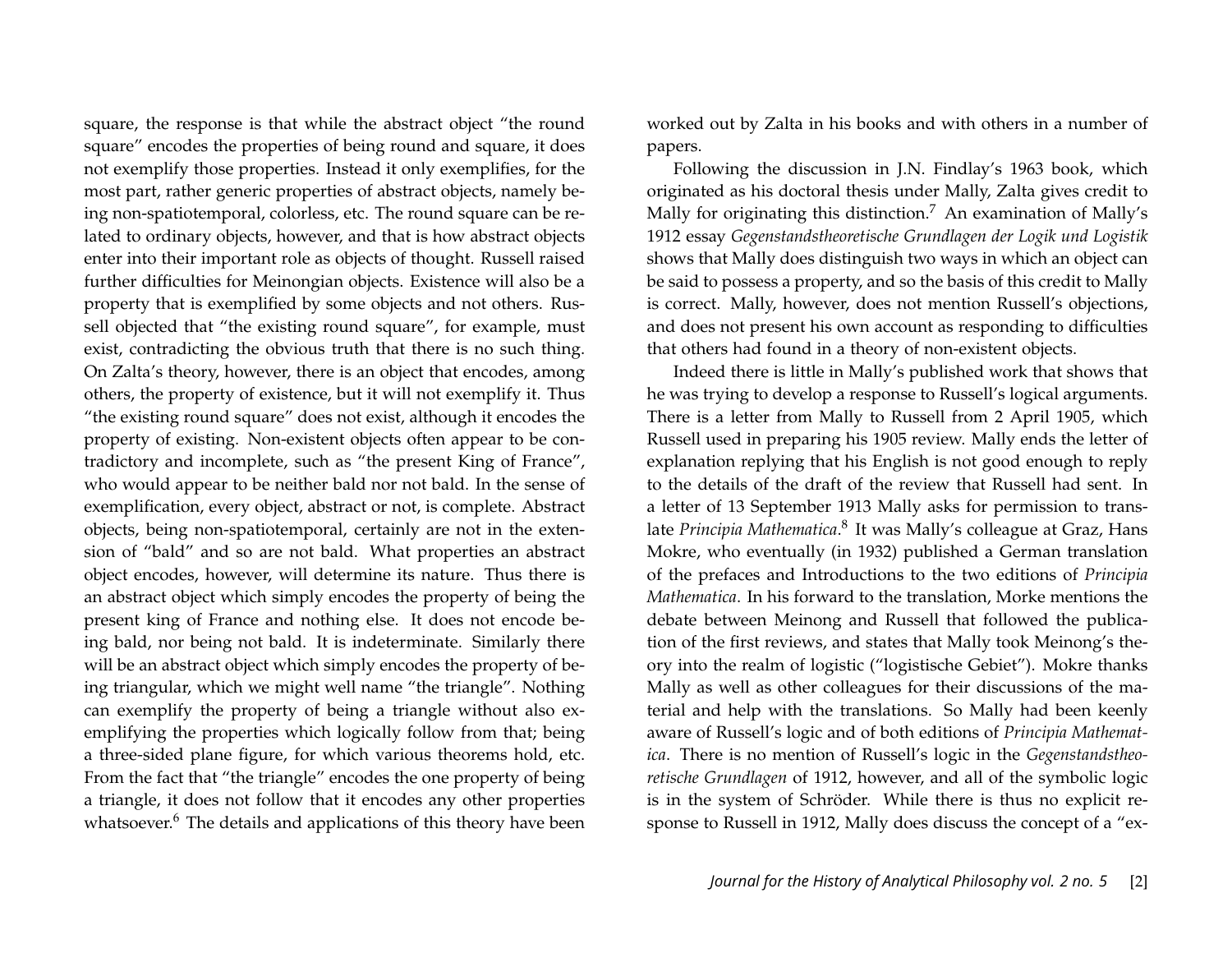isting round square" (*bestehenden runden Vierecke*) and describes it as a "thing" (*Ding*) which is "impossible" (*unmöglich*) (p.71). Mally also says that the object "the circle" does not *satisfy* the property of being a circle but instead is *determined* by it.

Here are the two crucial passages from section §33, following the translation by Zalta and Süßbauer (Zalta 1998). Mally (p.63) here considers the object "the circle" which has only the properties defining a circle, namely, of being a closed line, on a plane, with points equidistant from a single point, etc., but no properties of a particular circle, such as a particular diameter or location:

"*der Kreis*" (in abstracto) *erfüllt* die im Kreisbegriffe angenommenen Objektive *nicht* . . . er ist nicht ein Kreis; er fällt deshalb auch nicht unter den Umfang des Kreisbegriffes, gehört der Klasse der Kreise nicht an, sondern bestimmt sie nur irgendwie und vertritt sie unserem Erfassen gegenüber: als der *Begriffsgegenstand*, nicht als Zielgegenstand des Begriffes.

". . . *the circle*" (in abstraction) *does not satisfy* the hypothesized objectives in the circle concept, . . . it is not a circle; therefore it isn't in the extension of the circle concept, it doesn't belong to the class of circles, but determines them in some sense and represents them when we grasp them: as the *concept-object*, not as the intended object [target object] of the concept.

On the next page, (64), we have:

Wir sagen: der (abstrakte) Gegenstand "Kreis" ist definiert oder determiniert durch die Objektive "eine geschlossene Linie zu sein", "in der Ebene zu liegen" und "nur Punkte zu enthalten, die von *einem* Punkte gleichen Abstand haben"; er ist als *Determinat* dieser Objektive zu bezeichnen, aber nicht als "implizites" (vgl. §30), da er ja die Objektive nicht erfüllt, sondern, wie man vielleicht sagen könnte, als bloß explizites oder als "Formdeterminat" dieser Objektive.

We say: the (abstract) object "circle" is defined or determined by the objectives "to be a closed line", "to lie in a plane", and "to contain

only points which are equidistant from *a single* point"; we should call it the *determinate* of those objectives, but not as an "implicit" one (cf. §30), because it does not satisfy the objectives, but, as one might say, only as an explicit one or as a "formdeterminate" of these objectives.

In this case, presumably, we are to consider "the circle" to be an object which is determined by the properties of being a closed line, and lying in a plane, and containing only points equidistant from a single point, namely the properties that are included in the definition of "circle". Mally's term "Formdeterminat", is a neologism, which is here translated as "formdeterminate".

These notions appear in the passage on page 71, which seems almost directly to respond to Russell's objection about "the existing round square":

Wir können zum Beispiel den Begriff des "bestehenden runden Viereckes" bilden; was wir darin unmittelbar "bloß denken" is das Formdeterminat des Rundseins, Viereckseins und Bestehens, das aber offenbar seine Determinationen nicht erfüllt, sondern eben bloß als explizite (Formal-)Determinatoren an sich hat. Aber auch was wir durch das Denken dieses Begriffes *meinen*, *besteht nicht*: ein Ding, das die angegebenen Determinationen erfüllte, ist eben in keiner Weise, es ist "unmöglich."

We can, for example, form the concept of an "existing round square", but what we think of is merely the "formdeterminate" of being round, being square, and existing, that manifestly does not satisfy the determinations, but rather has them as explicit (formal) determinations. What we *intend* with these concepts, *does not exist*: a thing, that satisfies the given determinations, is not in any sense, it is "impossible".

(It appears that Mally describes the relation of an object to a property which determines it as "explicit formal determination", whereas ordinary exemplification is "implicit".)

This discussion of determination for these abstract objects such as "the circle" is only explained in detail in §33 and §34, which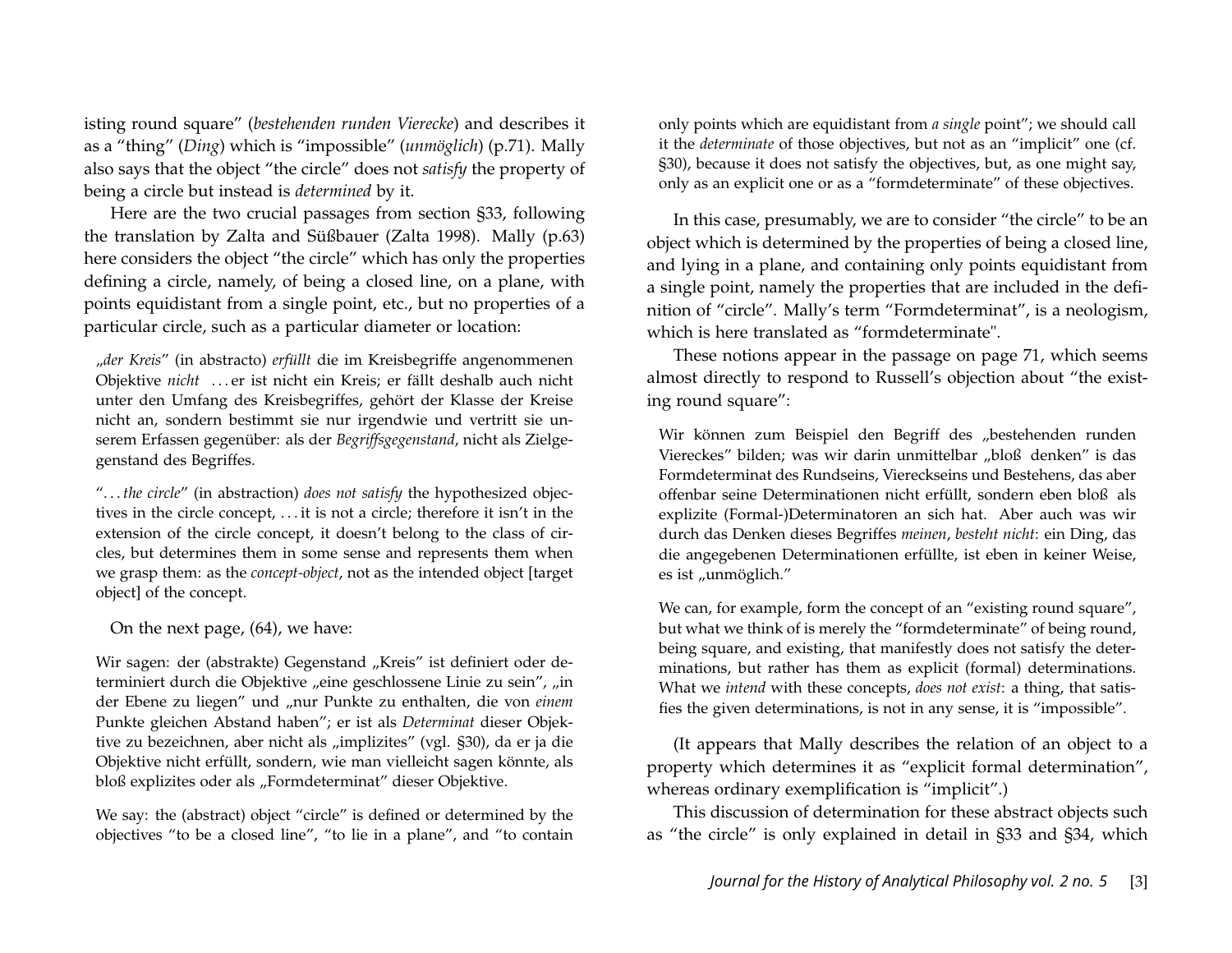are in the second part of the essay, which extends from §26 to §42 occupying pages 51 to 87. This second part is devoted to a development (Ergänzung) of the formal matter in the first 50 pages. In that first, formal part, this notion of determination only occurs in a footnote.

Mally's notation is as follows:

*α*,  $β$ ,  $γ$ ... are variables for propositions (or propositional functions).

*α*  $\prec$  *β* and *β*  $\succ$  *α* are *β*  $\supset$  *α*.

*α* −*β* is *α* ∧ *β, α* × *β* is *α* ∨ *β, α*̃ is ∼ *α,*  $\tilde{1}$  is ⊥*,* and  $\tilde{0}$  is  $\top$  .

*a*, *b*,... are variables for classes, the extensions of  $α$ ,  $β$ ,... respectively, when those are propositional functions.

 $A, B, \ldots$  are variables for members of the classes  $a, b, \ldots$ 

 $a \leq b$  and  $b \geq a$  are  $a \subseteq b$ .

*a*.*b* (also *ab*) is  $a \cap b$ ,  $a + b$  is  $a \cup b$ , 1 is V, the universe, and 0 is  $\Lambda$ , the empty set.

 $\equiv$  is identity (and, for propositions, equivalence).

The relationship of implication  $\alpha \prec \beta$  between propositional functions is read as the universal quantification of the relationship, namely "All *β*'s are *α*'s". When *α* and *β* are propositions, this is just material implication ( $\alpha \vee \alpha \beta$  = the True), as can be seen from §9, 34:  $(\alpha \prec \beta) \equiv (\alpha \times \overline{\beta} \equiv 0)$  (on p.15).

The notion of determination first appears in §11, Definition 40, is as follows (p.18):

40. (Definition) Aus der Klasse *a* den (gesamten) Teilbereich auffassen, der (zugleich) dem Geltungsbereiche des Objektivs *β* angehört, heißt *a* durch *β* determinieren. . . . Die Determination von *a* durch *β* (und ihr Ergebnis) werde angeschrieben in den Zeichen

*a β*

zu lesen etwas als "*a* mit der Bestimmung *β*".

40. (Definition) Comprehending out of the class *a* the (complete) portion, which (at the same time) belongs to the extension of the concept *β*, means that *a* is determined by *β*. The determination of *a* through  $\beta$  (and its result) is to be written in symbols

*a β*

to be read as "*a* with the determination [Bestimmung] *β*."

Immediately following this definition is the assertion that  $a^{\beta} \equiv ab$ . Thus *a β* is the class of *a*'s which are *β*, that is the intersection of *a* and *b*. This is confirmed by:

41. (Fundamental proposition R)  $(\alpha \succ \beta) \equiv (1^{\alpha} \lt 1^{\beta})$ 

This means: the propositional functions *α* and *β* stand in the relation  $\alpha \succ \beta$  (all  $\alpha s$  are  $\beta s$ ) if and only if the class of individuals which are *α* (1<sup>*α*</sup>, which is just *a*) is a subset of the class of individuals which are *β* (1˙ *<sup>β</sup>* , namely *b*).

In a footnote after the initial statement of the definition of "determination" on p.18, Mally applies the notion of "determination" to the special representative objects such as "the circle" (as above) or here, "the quadrilateral", which will be prominent in the second half. There is no separate formal treatment of them however:

Was determiniert wird, ist nicht eigentlich die Klasse *a* (diese wird durch die Determination nur "eingeschränkt", das heißt, man geht von ihr zu einer Artklasse über), auch nicht ein Ding von *a*, das heißt, irgendein spezielles Etwas, das *a* ist, sondern "das *a*", das ist der abstrakte Vertreter aller Dinge der Klasse *a* (z.B. "das Viereck" zum Parallelogramm, nicht irgendein konkretes Viereck, woran es ja nichts zu determinieren, sondern nur zu prädizieren gibt). Auch sagt man, es werde die Gattung zur Art determiniert . . . .

What is determined is not actually the class *a* (it is in fact only "restricted" by the determination, that is, one goes from it to a specific class), i.e. also not an element of *a*, but rather, rather "the *a*", the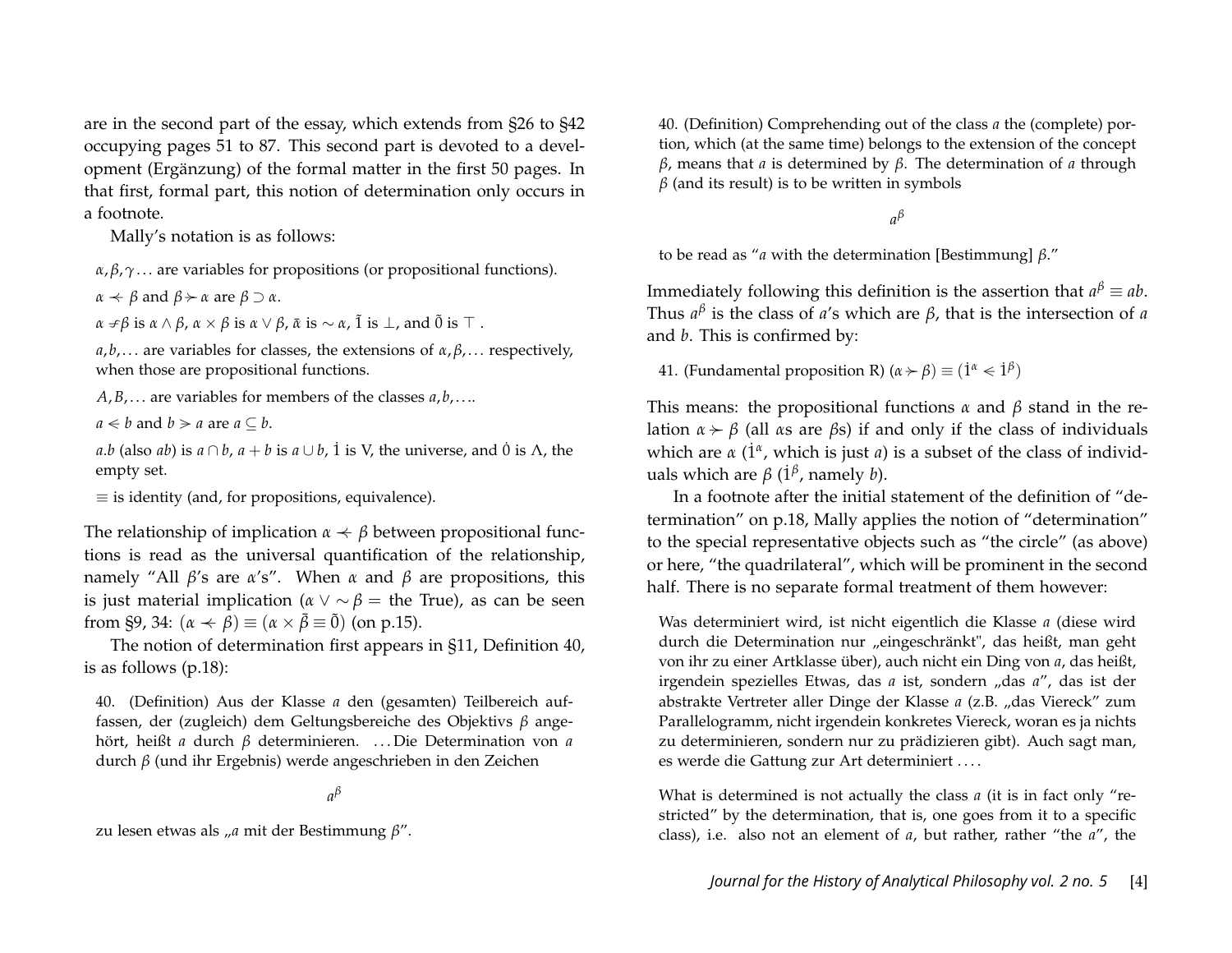abstract representative of all things in the class *a* (for example, one goes from "the quadrilateral" to the parallelogram, not some particular quadrilateral, of which nothing can be determined, but only predicated). One also says that the genus is determined to a species . . .

My project is in fact to understand the notion that abstract objects such as "the *α*" can also be determined by concepts *β*, and not just classes *a*. Yet here the possibility is simply asserted rather than explained. What is stated in the definition is simply what it means for the class *a* to be determined by *β*.

Here it is an individual object that is said to be determined, although that is not one of the official interpretations of the symbols defined in 40. (It is unfortunate that in the font used by Mally's publisher the lower case Roman letter '*a*' which stands for classes, is almost indistinguishable from the lower case Greek '*α*' for propositions or propositional functions. The force of my argument depends on having rendered the symbols as Mally intended them, thus attributing occasional typographical errors to the text.)

In fact, in §14, just three pages later (p.21) we get another sense of determination, represented with the same notation:

In §11 ist der Fall, daß ein Objektiv als Determinand auftrete, ausdrücklich ausgeschlossen worden. Nun soll der Begriff der Determination auch auf diesen Fall angewendet werden.

51.(Definition) *α <sup>β</sup>* bedeute das Objektiv *α* mit der Bestimmung *β*.

Man kann *α β* lesen als "*α*, welches *β* erfüllt," aber auch als Setzung: "*α* erfülle *β*".

In § 11 the case has been expressively excluded that an objective should occur appears as a determinator. Now the concept of determination should also be used in this case.

51.(Definition) *α <sup>β</sup>* means the objective *α* with the determination *β*.

One can read *α <sup>β</sup>* as "*α*, which satisfies *β*," but also as the formulation: "*α* which satisfy *β*".

(The symbols here have it that propositional functions are determined in contrast with classes, but again not abstract *objects*.)

Surely one reason that Mally expresses the relation of determination as a relation of concepts in this way is that the *Grundlagen* is firmly couched in the terminology and concepts of Ernst Schröder's *Algebra der Logik*. That work is an account of the logic of concepts using one primitive notion of "subsumption", and is notorious in that it does not distinguish the subset from membership relations. Both Russell and Frege criticised Schröder's logic for this confusion. This confusion seems to be genuine, as can be seen from the arguments which Schröder presents and which seem to rely on it, as pointed out in Frege's discussion. This confusion in Schröder's logic resurfaces in Mally where he confronts problems in expressing the distinction between modes of predication. It comes, I will argue, from Mally's view that it is the same subject concept, say "Triangle", which is the subject of predications, as in statements about all triangles, and in statements about the Triangle as the "objectum" (*Objekt*) of a proposition.

My suggestion is that Mally associated the new mode of predication with taking what is ordinarily represented by a concept, within a proposition, as an an individual, an objectum *Objekt*. This is a difference in attitude towards the concept, of the sort that would be familiar to a member of the so-called "Graz school" that was founded by Meinong. Thus when Mally talks about taking a concept as an objectum, and so for us, as talking about an abstract object, this is done by literally taking the concept *as* an individual, not by changing our attention from the concept to some arbitrary or representative object which exemplifies it.

There is no separate logic of abstract objects in Mally, much less a comprehension principle or other devices of formalism that were introduced by Zalta for his object theory. In a way, then, one could see Mally's theory as holding that the Triangle as such, what we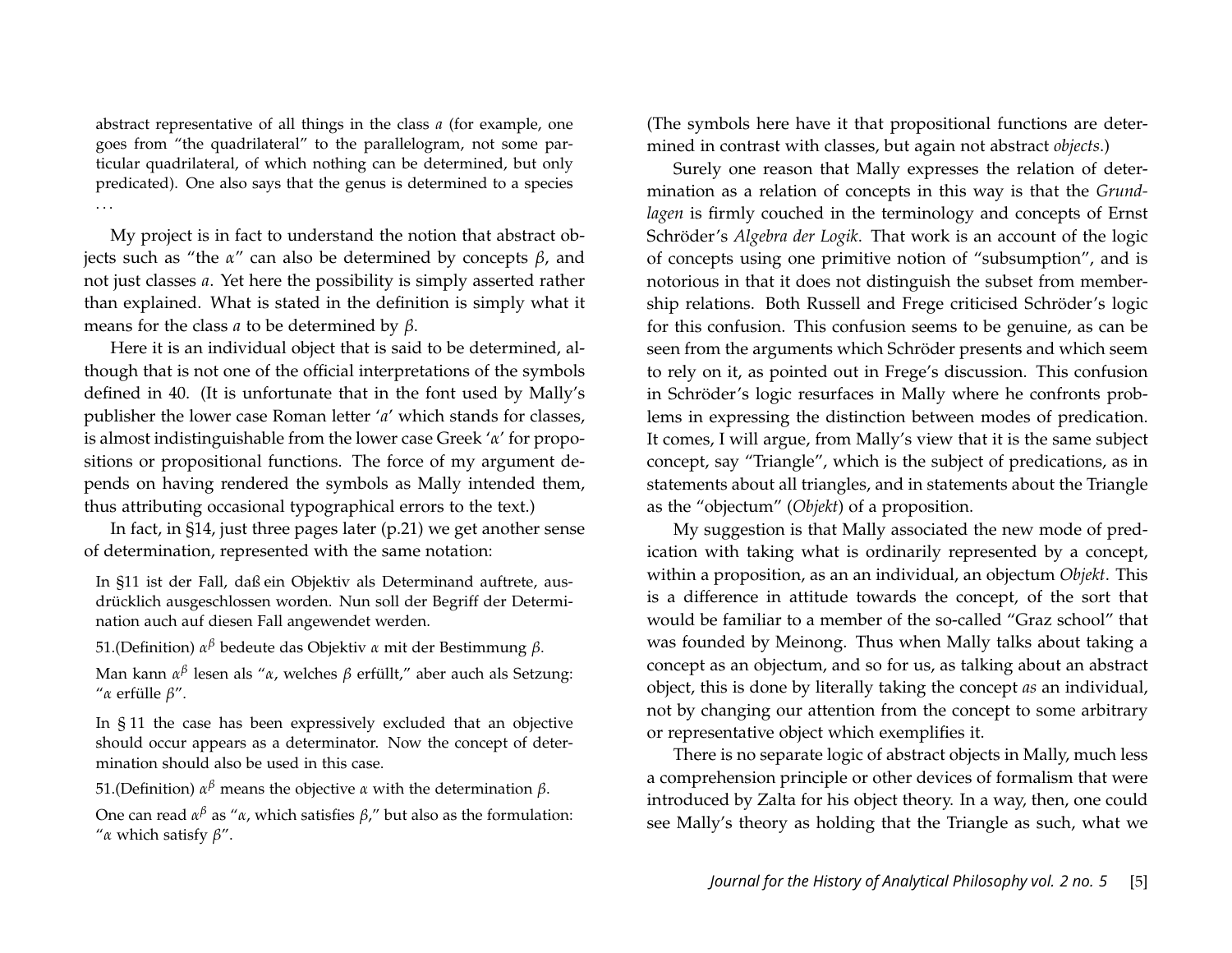now might call the abstract object, is simply the concept of Triangle, taken in a certain way. It is taken in that way, namely as an "Objekt," in which it can be said to have properties in a different way.

As evidence for this analysis, consider another important logical notion in Mally's *Grundlagen*, that of "reciprocity", that one set of axioms can be interpreted in different ways, namely as about concepts and about propositions.

First there is a summary below of the logical notions that Mally borrows from Schröder and then Mally's own sketchy account of reciprocity, which will then set the stage for the main thesis.

The notion is introduced in §7 (p.6):

**§7. Die Reziprozität. 8. (Grundsatz R.)** Besteht zwischen zwei Objektiven die Folgebeziehung: wenn *α* gilt, so gilt *β*, so besteht auch: in jedem Falle, wo *α* gilt, gilt *β* oder: jeder Fall von *α* ist ein Fall von *β*, daher auch: jeder Gegenstand (*A*), der *α* erfüllt, ist ein Gegenstand (*B*), der *β* erfüllt.

Aus  $\alpha \succ \beta$  folgt also  $\alpha \leq \beta$  und zugleich  $A \leq B$  und daher  $a \leq b$  für beide möglichen Deutungen von *a* und *b*.

Verfolgt man die angegebene Umformung im umgekehrten Sinne, so zeigt sich, daß auch die Umkehrung gilt:

Aus  $a \leq b$  folgt  $A \leq B$  und  $\alpha \leq \beta$  und daraus  $\alpha \geq \beta$ .

Es besteht also einerseits  $(a \succ \beta) \succ (a \le b)$  und andererseits  $(a \leq b) \geq (a \geq b)$ , das heißt  $R$   $(a \geq \beta) \equiv (a \leq b)$ .

**§7. Reciprocity. 8. (Fundamental proposition R.)** If the consequence relation obtains between two objectives: when *α* holds, so does *β*, then this also obtains: in every case, where *α* holds, *β* holds or: every instance of *α* is an instance of *β*, hence also: every object (A), that satisfies *α*, is an object (B), which satisfies *β*.

From  $\alpha \succ \beta$  it follows that  $\alpha \leq \beta$  and also  $A \leq B$  and therefore  $a \leq b$ for both possible interpretations of *a* and *b*.

If one looks at the the transformation in question in the reversed sense, it emerges that the converse also holds:

From  $a \leq b$  it follows that  $A \leq B$  and  $\alpha \leq \beta$ , and hence  $\alpha \geq \beta$ .

So it holds, on the one hand, that  $(a \succ \beta) \succ (a \le b)$  and on the other that  $(a < b) \rightarrow (\alpha \rightarrow \beta)$ , that is  $R$   $(\alpha \rightarrow \beta) \equiv (a < b)$ .

Thus Mally asserts that sentences of the form  $(\alpha \succ \beta)$  expressing implications, themselves imply those of the form  $α < β$  (a seemingly ill-formed use of the subset symbol with class concepts) and those in turn imply  $a \leq b$ , and vice versa, so  $\alpha \geq \beta$  and  $a \leq b$ are logically equivalent. Mally extends this in an insufficiently precise way to a wide ranging correspondence between sentences which use the two primitives. He describes this as a sort of duality, which he calls "reciprocity."<sup>9</sup> Here is the crucial paragraph from §10 (p.17) of Mally (1912):

**39. (Satz.)** Es bezeichne *ϕ*1(−,×<sup>∼</sup> , −) eine Einschließungsbeziehung zwischen additiven und multiplikativen Verknüpfungen von Objektiven, *φ*<sub>2</sub>(*÷*,×, →) eine Beziehung derselben Art. Besteht nun zwischen beiden eine Beziehung Φ von der unten angegebenen Form, so gibt es dazu, nach *R*, eine *reziproke*, *F*, von der Art der daneben verzeichneten, worin (gegenüber  $\Phi$ ) ÷ durch ., × durch + und  $\div$  durch  $\lt$ ersetzt ist.

 $\Phi \dots \varphi_1(\varphi,\times,\succ) \succ \varphi_2(\varphi,\times,\succ)$   $F \dots f_1(.,+,\leq) \leq f_2(.,+,\leq).$ 

Wegen der *formalen* Übereinstimmung der Definitionen für ÷ und +, für  $\times$  und ., für  $\succ$  und  $\succ$  (vgl. 26, Anm.) gilt aber auch die Beziehung Φ', die man aus *F* erhält, wenn man in den "primären" Relationen *f* die Verknüpfungen und Beziehungen durch ihre formalen Gegenstücke ersetzt, während die "sekundäre" Beziehung  $\leq$ , die zwischen den primären *f*<sup>1</sup> und *f*<sup>2</sup> besteht (sowie etwa auftretende sekundäre Verknüpfungen, d.h. Verknüpfungen zwischen Einschließungsbeziehungen), eben wegen der genannten formalen ÜEbereinstimmung auch zwischen den formalen Gegenstücken jener Primärrelationen (den φ<sub>1</sub> und φ<sub>2</sub>) erhalten bleibt, also durch die ihr *äquivalente* Beziehung − ausgedrückt werden kann. Zu der so gefundenen Beziehung Φ' besteht dann wieder die reziproke, *F'*. Man hat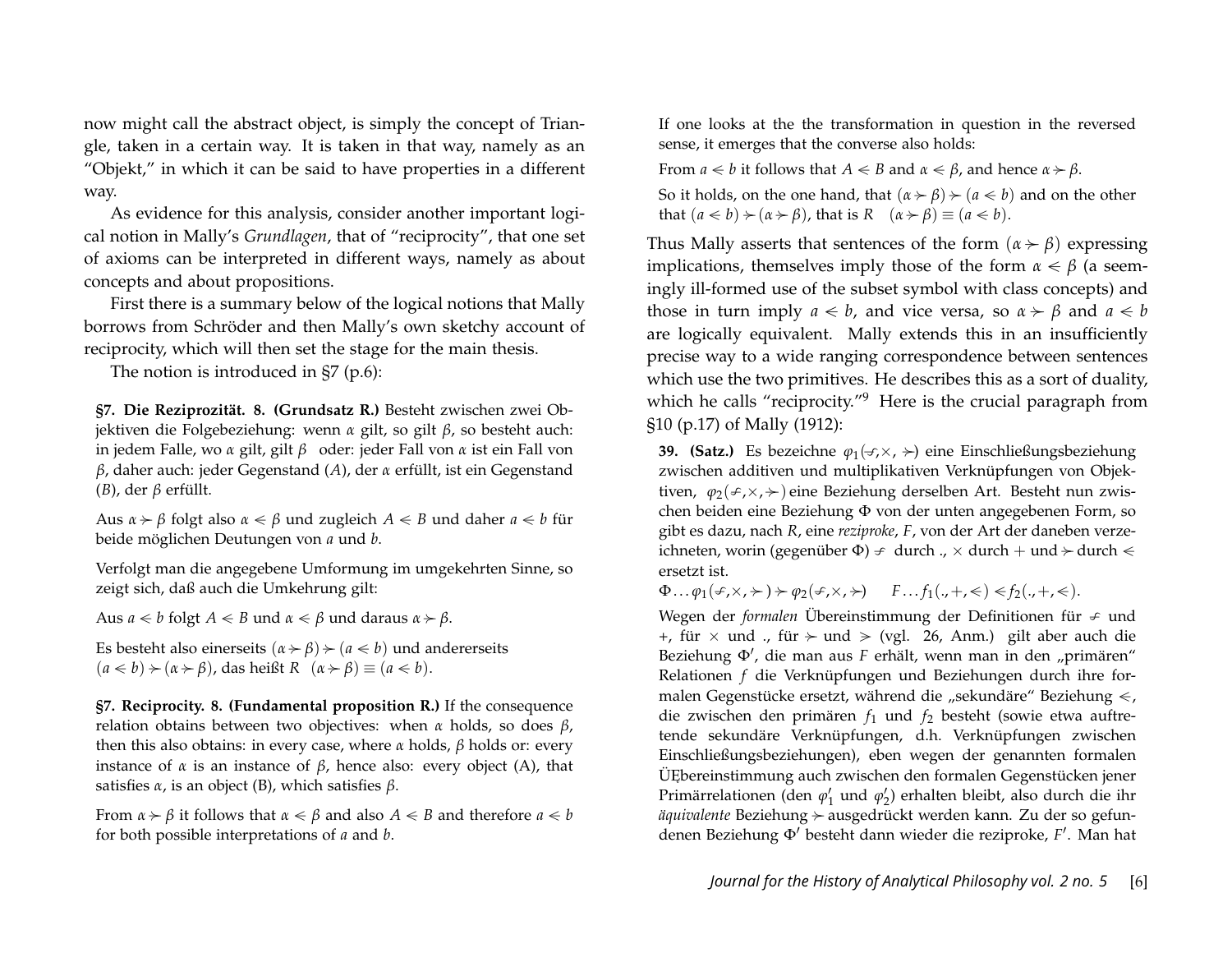#### also

 $\Phi' \dots \phi'_1(\times, \, \text{I}, \, \text{I}) \succ \phi'_2(\times, \, \text{I}, \, \text{I}) \quad F' \dots f'_1(\text{I}, \, \text{I}, \, \text{I}) \prec f'_2(\text{I}, \, \text{I}, \, \text{I}).$ 

Man nennt die Beziehungen φ und φ' einander *dual* entsprechend, ebenso *f* und *f'*; in einem weiteren Sinne können auch  $\Phi'$  und *F'* duale Gegenstücke zu Φ und *F* heißen. Jeder Satz von der Art Φ (oder *F*, Φ', *F'*) vertritt demnach eine Vierzahl von Sätzen, Φ, F, Φ', F', — eine Tatsache, die sich eine systematische Darstellung der symbolischen Logik entsprechend zunutze zu machen hätte.

**39. (Proposition.)** Let  $\varphi_1(\varphi, \times)$  indicate a relation of inclusion between additive and multiplicative combinations of objectives,  $\varphi_2(\varphi, \times, \div)$  a relation of the same kind. If a relation  $\Phi$  of the form indicated below obtains between these two, then there is, according to *R*, a *reciprocal* relation, *F*, of the sort indicated next to it, in which (with respect to  $\Phi$ )  $\div$  is replaced by .,  $\times$  by + and  $\succ$  by  $\lt$ .

$$
\Phi\ldots\varphi_1(\mathcal{F},\mathsf{X},\mathcal{F})\mathcal{F}\varphi_2(\mathcal{F},\mathsf{X},\mathcal{F})\qquad F\ldots f_1(.,+,\mathcal{F})\mathcal{F}_2(.,+,\mathcal{F}).
$$

Because of the *formal* agreement between the definitions of  $\rightarrow$  and  $+$ ,  $\times$  and  $\rightarrow$  and  $\rightarrow$  (cf. 26, note), however, the relationship  $\Phi'$  which results from *F* through replacing the combinations and relations in the "primary" relations *f* by their formal counterparts also holds, while the "secondary" relationship  $\leq$ , that obtains between the primary  $f_1$  and  $f_2$  (as well as any secondary combinations that may hold, that is, combinations between relations of inclusion) will continue to hold between the formal counterparts of those primary relations ( $\varphi_1'$  and  $\varphi_2'$ ) and hence can be expressed through the relation  $\rightarrow$  that is equivalent to it. For the relationship  $\Phi'$ , so determined, there is then again the reciprocal, F<sup>'</sup>. So one has

 $\Phi' \dots \phi'_1(\lambda, \pm, \pm) \rightarrow \phi'_2(\lambda, \pm, \pm) \quad F' \dots f'_1(+, \pm) \leq f'_2(+, \pm).$ 

One says that  $\varphi$  und  $\varphi'$  are *dual* to each other, and also  $f$  and  $f'$ ; and in a wider sense  $\Phi'$  and  $F'$  can also be considered as dual counterparts to  $\Phi$  and *F*. Every proposition of the kind of  $\Phi$  (or *F*,  $\Phi'$ ,  $F'$ ) accordingly represents a foursome of propositions,  $\Phi$ ,  $F$ ,  $\Phi'$ ,  $F'$ , a fact, which it would be necessary to take advantage of in a systematic presentation of symbolic logic.

This is none too clear, and Mally himself concludes that a precise account of reciprocity would be necessary in a fully "systematic presentation" of symbolic logic. This seems to suggest, however, that one can fairly freely replace pairs of dual notions, as long as it is done systematically through an entire formula.<sup>10</sup>

A simple statement of reciprocity would be that the axioms for the one primitive notion of Schröder's logic, the "subsumption" relation, can be read as ambiguously true of the subset relation and predication (or membership of an object in a class). But this seems clearly false. There are principles that hold of logic which don't hold of subsets. Consider this example (which comes from Edgar Morscher). Consider the theorem of propositional logic,  $(p \supset q) \vee (q \supset p)$ . In Mally's symbolism it is:

(1)  $(\alpha \neq \beta) \times (\beta \neq \alpha)$ 

The corresponding "reciprocal" principle about sets, with a simple replacement of the symbol for implication with that of subset, would seem to be this proposition,  $(x \subseteq y) \lor (y \subseteq x)$ , which is clearly not true:

$$
(2) \qquad (a \le b) \times (b \le a)
$$

The proposed principle of "reciprocity" seems to describe the phenomenon of "duality", which occurs in several places in logic, as when it is said that within propositional logic ∨ and ∧ are duals. The proper analysis of Morscher's example is obtained by using a translation which produces equivalences. In this case, to get from relations of propositions to relations between sets, we have to translate the propositional connective *p* ⊃ *q* first as ∼ *p* ∨ *q* and then translate ∼ with the complement of a set *x*¯ and ∨ with the union of sets  $x \cup y$ , and state a theorem of propositional logic as an identity with the *verum*,  $\top$ . Formula (1) must be rewritten as  $(\sim p \vee q) \vee (\sim q \vee p) \equiv$  ⊤:

(3) 
$$
(\bar{\alpha} \times \beta) \times (\bar{\beta} \times \alpha) \equiv \tilde{0}
$$

The translation of this theorem of propositional logic will yield a truth about sets. (Of course for the complement of a set to exist,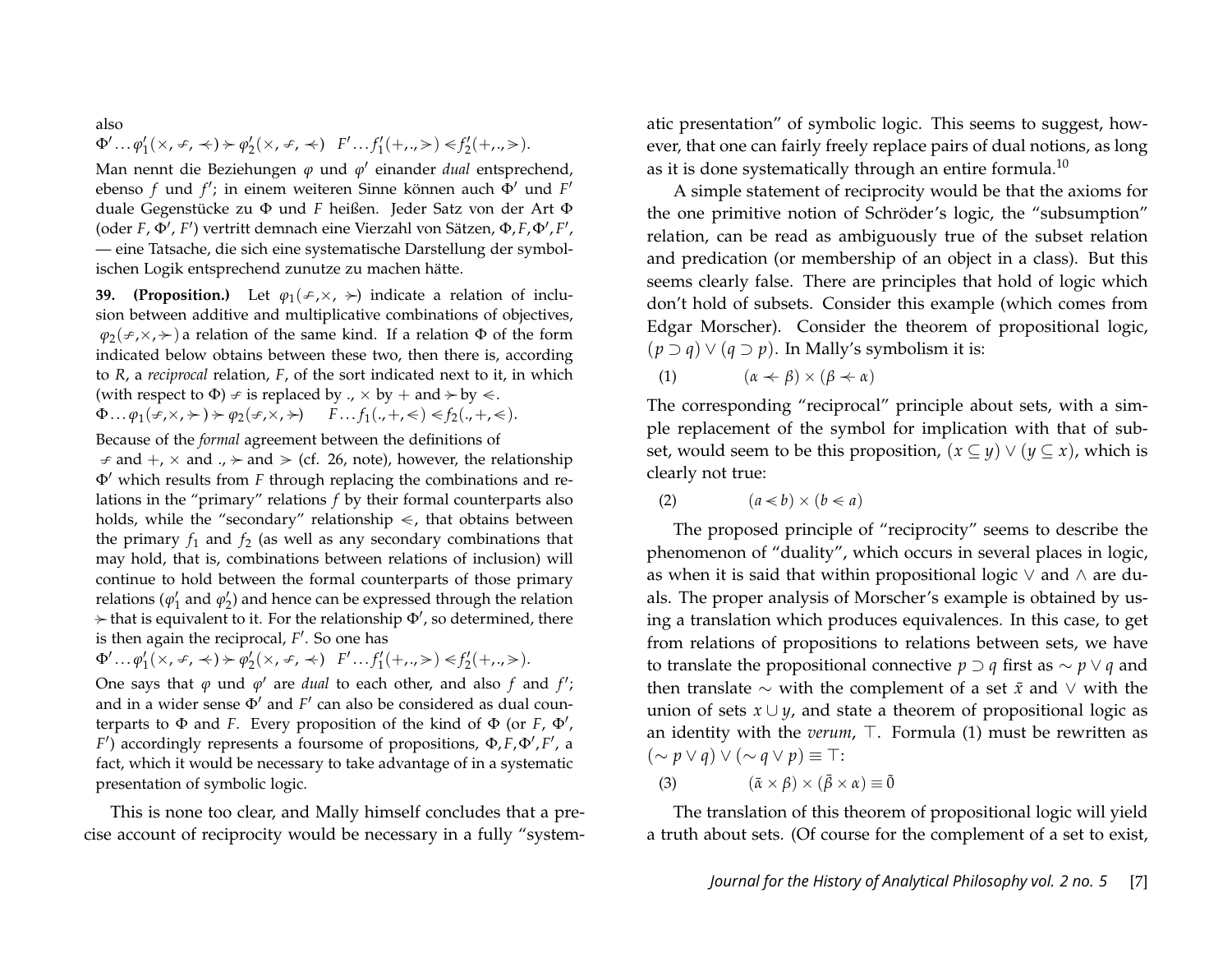and for there to be a universal set, we must restrict the set theoretic interpretation to a set.) In this way the dual of the theorem of propositional logic (1) is a true claim about sets  $(\bar{x} \cup y) \cup (\bar{y} \cup x) =$ V, in which  $\bar{x}$  is the *complement* of *x*:

(4) 
$$
(\bar{a} + b) + (\bar{b} + a) = 1
$$

As Mally states the reciprocity (Reziprozität) principle (R) in §10 (p.17), he seems to suggest that one may substitute expressions one by one, in particular  $\leq$  for  $\leq$ , to get a claim about classes that is the dual of a theorem about classes. But, clearly, if the formula about classes has the symbol  $\lt$  within the scope of another  $\lt$ , this isn't a possible way to interpret it. One could reinterpret (1) as an assertion about implication, namely,  $\sim (p \supset q) \supset (q \supset p)$ :

$$
(5) \qquad -(a \prec b) \prec (b \prec a)
$$

but the one for one substitution of subset for implication signs in (5) also doesn't get something that is well-formed as it has an expression with  $\leq$  inside of another expression about  $\leq$ . It must be that the internal ("primary") implication must be translated in such a way that it expresses a name for a set, so that the principal connective ("secondary relationship  $\lt$ ") can really express the subset relation.

This notion of a formalism that is interpretable in two fashions is common in the wider algebraic tradition to logic to which Schröder, and hence, Mally, belonged. Thus Guiseppe Peano lists forty three axioms of logic in his famous "*Arithmetices principia*", then an additional eight for classes, and then says that "Propositions 1-41 still hold if  $a, b, \ldots$  denote classes  $\ldots$ , but then he goes on to list additional principles only true of classes. What Peano presents, then, are really two separate calculi, rather than two interpretations of one formal system.<sup>11</sup> Mally, however, doesn't seem to make this distinction.

The argument about determination here does not depend on the extent of Mally's confusion about reciprocity, but it is at least supported by the extent to which Mally thought that a given expression can be simply replaced symbol by symbol to produce a valid proposition about a subject matter for which it was not intended. Thus Mally's formalism of classes could be interpreted as about "formdeterminates" or abstract individuals, and the properties that determine them.

We are now in a position to understand how Mally could express a mode in which an object has a property with the relationship of *determination* between classes.

Meinong's term "*Gegenstandstheorie*" is indeed properly translated as "Object theory", and so the title of Mally's monograph is appropriately represented as "Object theoretic foundations of logic and logistic." The translation of "Gegenstand" as "object" is familar from Frege's distinction between "Begriff" and "Gegenstand" (concept and object), as it appears in the title of his famous essay.<sup>12</sup> For Frege, of course, the distinction between concept and object marked a fundamental and unbridgeable ontological distinction. Not only is everything in Frege's logical ontology one or the other, it is, famously, not even possible to name or refer to a concept with any singular term, which could only be capable of naming an object. Thus "the concept horse," if it is to have a reference, cannot refer to a concept, and Frege observes that we have to accept the paradoxical formulation "The concept horse is not a concept." Frege's logic is based on the notion of concept, which are the reference of predicates, and objects, which correspond to singular terms. Sentences all refer to truth values, which are objects, and so propositional connectives literally refer to functions from objects to objects, in particular truth values to truth values. Quantifiers are in fact second order functions, mapping concepts onto truth values, depending on whether all or some objects fall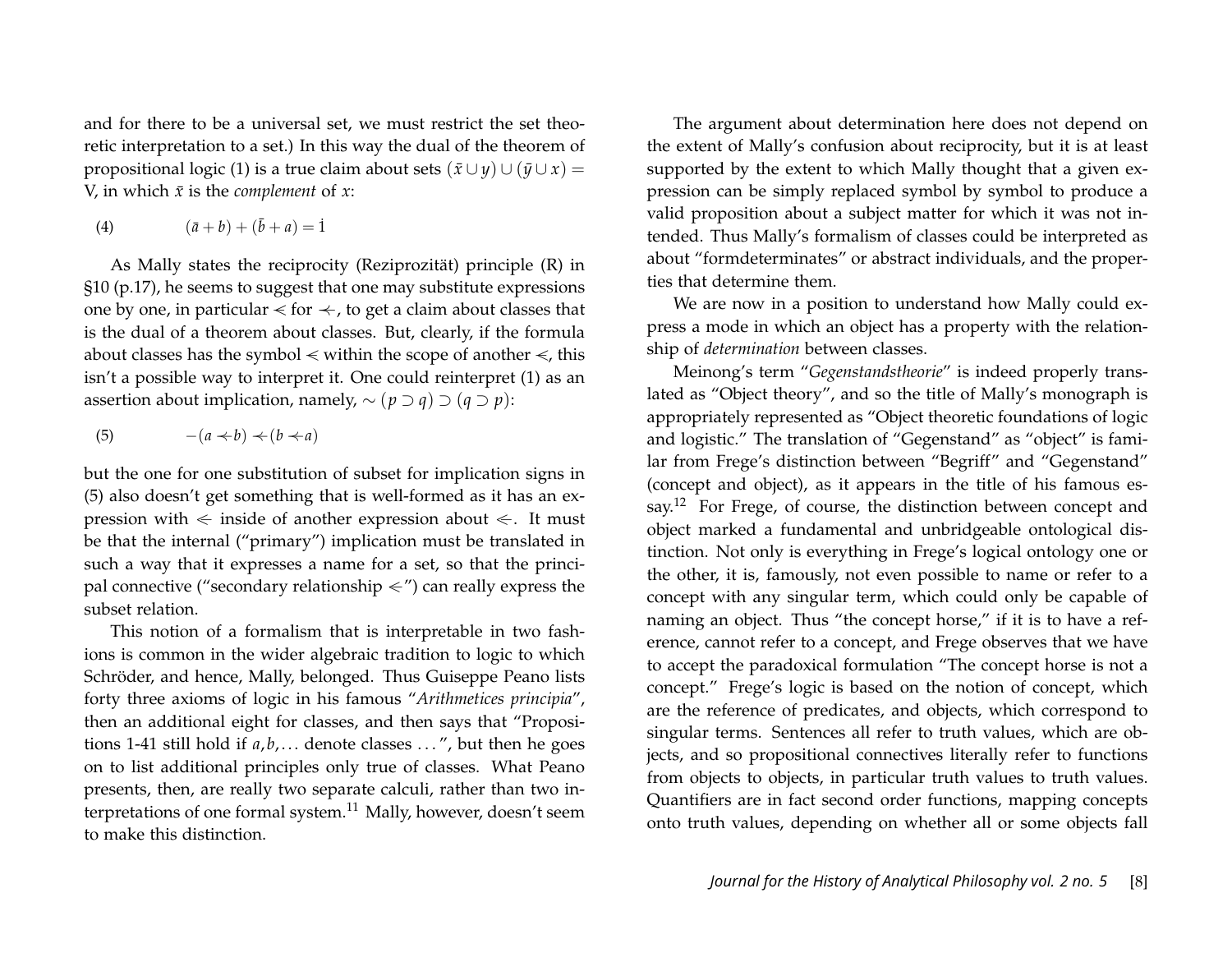under the given concept.

Schröder's logic treats objects very differently. The single formal system is based on the notion of *subsumption*, a relation which holds between both concepts and classes, yet symbolized by a single symbol  $a \neq b$ . Mally describes these two interpretations as related by "reciprocity." Any reasoning about an object would have to be carried out with respect to its singleton class, or the concept uniquely true of that object. Frege, and others, including Edmund Husserl (1979), and later Russell, explicitly criticize this confusion of an object and its singleton. Norbert Wiener, who wrote his doctoral thesis at Harvard on a comparison of Schröder's logic with that of Russell and Whitehead, claims that there is no confusion on this point, but rather one can be considered as the other for logical purposes.<sup>13</sup> This is in keeping with Mally's notion of reciprocity between the interpretations of the logic on the two interpretations he considers, about classes and about propositions and propositional functions.

Unlike those two interpretations, there is no further interpretation of Mally's logic which makes it about concepts and objects as Frege made the distinction. Logic seems only to deal with classes and propositions for Mally. Classes and propositions are both among the "objectives" (Objektives) which are among the subject matter of "object theory" (Gegenstandstheorie). Mally does have the notion of an objectum (*Objekt*), however, but it does not appear as an interpretation of the formal system. An objectum for Mally is the subject of what we would now call a singular proposition. It is what the proposition is about, and the rest of the proposition, the predicate, expresses some property of this objectum. An objectum (in the narrower sense) is what an idea or *Vorstellung* represents. It simply *is*, it is not true or false (or true or false *of* something) like an objective. Anything in the subject matter of object theory, any of the many objectives it studies, can be the objectum of some proposition. Here is what Mally has to say about objecta (*Objekte*) in the opening section of the *Grundlagen* (p.1):

#### **§1. Zwei Arten des Erfassens**

Wenn ich urteile "7 ist eine Primzahl", so habe ich *über* die Zahl 7 geurteilt oder 7 *beurteilt*, und ich habe den Sachverhalt, daß 7 eine Primzahl ist, *geurteilt*.

Der Gegenstand (7), über den geurteilt wird, oder der beurteilt wird, heißt gewöhnlich *Objekt* des Urteils.

Das, was geurteilt wird (der geurteilte "Sachverhalt") werde als Ob*jektiv* des Urteils bezeichnet.

## **§1. Two kinds of grasping.**

When I judge "7 is a prime number", then I have *judged of* the number 7, or *judged of* 7, and I have *judged* the state of affairs that 7 is a prime number.

The object (Gegenstand) 7, about which something is judged, or of which I have judged, is usually called the "objectum" (*Objekt*) of the judgement.

That which is judged (the judged "state of affairs") is called the *objective* of the judgement.

Thus to say that 7 is the objectum *of a judgement* is not to say that it is in a certain ontological category. The most general category to which everything belongs is that of "object"(*Gegenstand*). Objectives (*Objektive*) are the range of objects which can be judged, whether propositions or relations of concepts (such as subsumption or coextensiveness) which form the subject matter of logic. The individual objectum (*Objekt*) is found, so to speak, after the fact of asserting or entertaining a proposition, upon the analysis of that "judgment" or "assumption":

## **§2. Objektiv und Objekt**

Was geurteilt oder angenommen wird, ist in anderer Stellung zum Erfassungsakte als das, worüber geurteilt oder angenommen wird.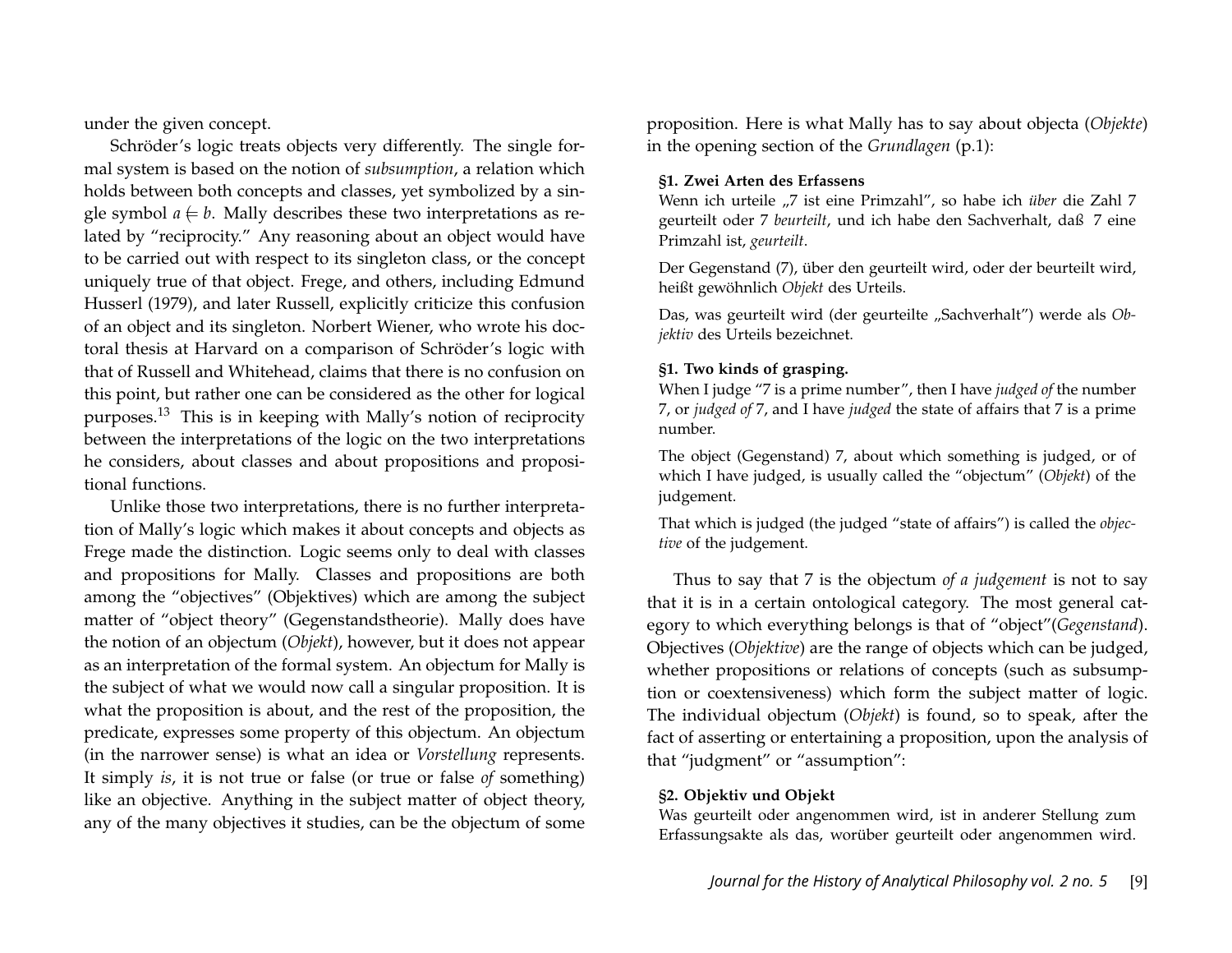Mit Rücksicht auf diese Stellung ist es zunächst als Objektiv des betreffenden Erfassungsaktes bezeichnet worden, zum Unterschiede von dem Objekte oder den Objekten desselben. . . .

Es gibt aber Gegenstände, die niemals als Objektive, sondern immer nur als Objekte von Urteilen oder Annahmen auftreten, die also nicht gesetzt, sondern nur im engeren Sinne des Worte erfaßt werden können: solche nennen wir *Objekte* im *engeren Sinne des Wortes*. Alles, was nich Objektiv ist, gehört offenbar in diese Kategorie.

#### **§2. Objective and** *Objectum***.**

What is judged or assumed stands in a different position with respect to the act of apprehension than that about which something is judged or assumed. With respect to this position it has at first been called the objective of the respective act of apprehension, in order to distinguish it from the objectum (*Objekt*) or objecta (*Objekte*) of the same act. . . .

There are, however, objects which can only appear as an objectum and never as an objective in a judgement or assumption, that are not asserted but only grasped in the narrower sense of the word, and these we call "objecta in the narrower sense of the word." Everything which is not an objective clearly belongs in this category.

If it is only in "with respect" (*mit Rücksicht*) to a position that we can find an objectum, then being the objectum does not mean belonging to an independent ontological category, but rather playing the role that an object plays in certain objectives. According to Findlay, in Meinong there is an ontological classification of Gegenstände, or the most general notion of object, into objecta, which can only be known through ideas, and objectives, which can be the objects of judgement or assumption,and which can be true or false. For Mally anything, that is, any Gegenstand or object, can be the objectum in a proposition, even if it is ordinarily an objective or the content of a judgement. $^{14}$ 

We are now able to makes sense of Mally's two different accounts of determination. First there is the "definition" of determination at paragraph §11, 40, as *a β* to be read as "*a* with the deter-

mination  $\beta''$ , where it immediately follows "that  $a^\beta \equiv ab$  namely, the *a*'s which are *β*." This makes determination an operation on classes, the restriction of a class *a* to its members which are *β*. This is different from encoding, for, first, it is the class that is determined, rather than an (abstract) object, and secondly, the determination by *β* amounts simply to exemplifying the concept *β*.

Yet already in paragraph §11, 40, and in §33 we have "the circle (in abstraction)" being determined by, but not satisfying, certain properties. That abstract object "circle" is a *formdeterminate*, which is not being an "implicit" determinate, not by falling under, or being in a class restricted by that concept. Instead, I propose, Mally intends determination of an abstract object not to be the relation between classes and concepts expressed by *a<sup>β</sup>,* but rather something we would symbolize with an individual variable which ranges over abstract objects, say *x*, and a class expression *β*, thus as *x β* , what Zalta, with *F* as a predicate variable, could have written as *x F* , but chose to make into the typographically simpler *xF*.

Mally does give a way of translating expressions about determination into relations between sets, as when we are told that *a <sup>β</sup>* ≡ *ab*, that the concept *α* determined by  $β$  is the intersection of the class of *α*'s and the class of *β*s (*ab*), but goes on to discuss determination as though it were a primitive notion. My suggestion is that Mally took that primitive notation  $a^{\beta}$  to be subject to two interpretations, and so, presumably, there would be a sort of reciprocity principle available. When an object, such as 7, or more importantly, a concept, is taken as the objectum of a proposition, then one sense of that proposition is to assert that the abstract object which can be taken as the objectum of the proposition, is determined by the predicative part. It can also be read as a simple predication, and in that case it will state something about the subject, namely inclusion if the objectum is a concept. Thus *a β* taken as about determination, asserts that *β* determines the abstract object "the *α*'s", which is the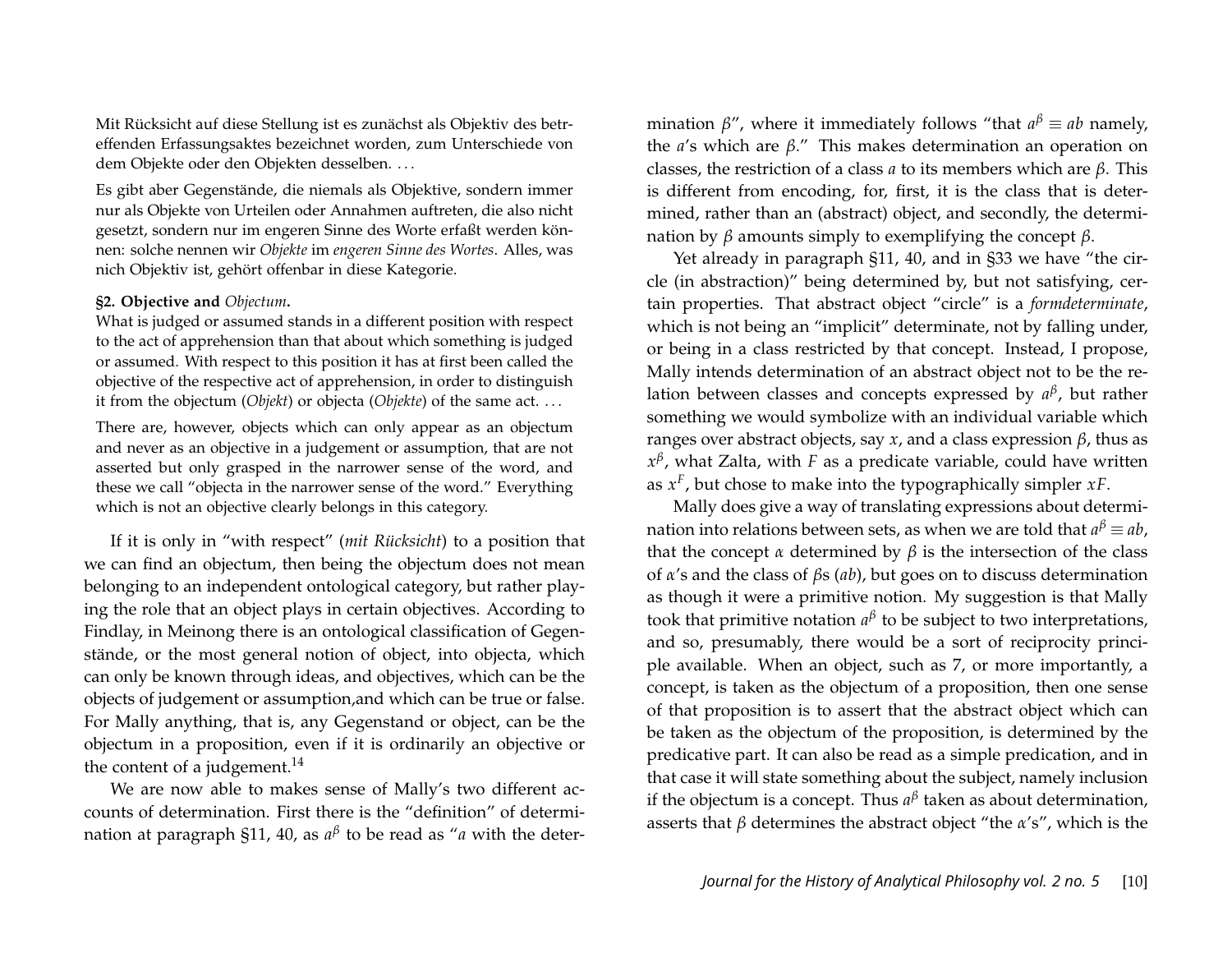class *a*. Taken in terms of the discussion earlier in the book, it is an expression for a term for "the *α*'s which are *β*." This is a shift of category, from proposition to subject term, but, in object theory, all of these are objects, and the "theory" of objects will tell us about them. Mally does not examine which principles about determination (as restriction) will carry over to determination (as encoding). In fact if  $\beta$  is a property such as "being F and G", then *α β* (as restriction) will refer to the *α*'s (the members of *a*) which are F and which are G, but it does not follow that *α β* (as encoding) as in "the round and not round thing" will be round and not round. Although Mally does make a stab at describing the relation of reciprocity between propositions and classes, he does absolutely nothing to indicate how to determine which logical principles govern this new relation of determination, not so much as a hint that certain principles about the one can be turned into "reciprocals" about the other. This is described in an "Overview" at the end of Part I of *Grundlagen* (p.50):

#### **§25. Übersicht.**

... Zwischen objektivischen und objektischen Beziehungen und Verknüpfungen besteht Reziprozität, beziehungsweise formale Entsprechung. Jene können vom Standpunkte des Subjektes aus als Setzungsbeziehungen, beziehungsweise als Setzungsverknüpfungen, diese als Erfassungsbeziehungen, beziehungsweise als Erfassungsverknüpfungen bezeichnet werden, da man den ersteren durch gewisse Verbindungen von Setzungsakten, den letzteren aber durch entsprechende Verbindungen von Erfassungsakten (im engeren Sinne des Wortes) gerecht wird. Die objektivisch-objektischen Beziehungen und Verknüpfungen können als "determinative" gekennzeichnet werden (mit Einschluss der prädikativen); psychisch entsprechen ihnen Akte, in denen durch die Setzung eines Objektivs oder Falles ein Gegenstand als Ding erfaßt wird und die wir ganz allgemein als ein "Bestimmen" zu bezeichnen pflegen (durch Objektive "bestimmen" wir Klassen und Dinge, durch einen Fall ein Ding, indem wir nämlich über sie oder von ihnen Objektive voraussetzen, das heißt annehmen, oder urteilen, prädizieren.)

#### **§25. Overview.**

. . . Between relations and connections of objectives and objecta there obtains reciprocity or formal correspondence, respectively. The former can be characterized, from the standpoint of the subject, as relations of positing and connections of positing, respectively, whereas the latter can be characterized by relations of apprehension or connections of apprehension, respectively, since combinations of acts of positing *are appropriate to* the former whereas corresponding combinations of acts of grasping (in the narrower sense of the word) *are* appropriate to the latter. The relations and connections of objectives and objecta can be characterized as "determinative" (including predicative relations and connections). Psychically they correspond to acts in which, through the positing of an objective or instance an object is being grasped as a thing, and which we generally describe as a "determination" (by means of objectives we "determine" classes and things, by means of an instance we determine a thing, in that we presuppose i.e., assume, or judge, predicate, objectives about them or of them).

Mally had the idea that when we treat a concept as an object, namely as the objectum of a proposition, there are two ways of treating predication. One way is to treat it as saying that the concept (as object) exemplifies some further concept. The other way is to treat it as saying that the concept (as object) has the concept in the way similar to that in which one concept is restricted by another. But he says nothing about the logical principles that govern that new relation of predication. That was left for Zalta to develop a formal theory of encoding and exemplification. Mally did anticipate the notion, but that was all, just an anticipation.

## **Bernard Linsky**

Department of Philosophy University of Alberta bernard.linsky@ualberta.ca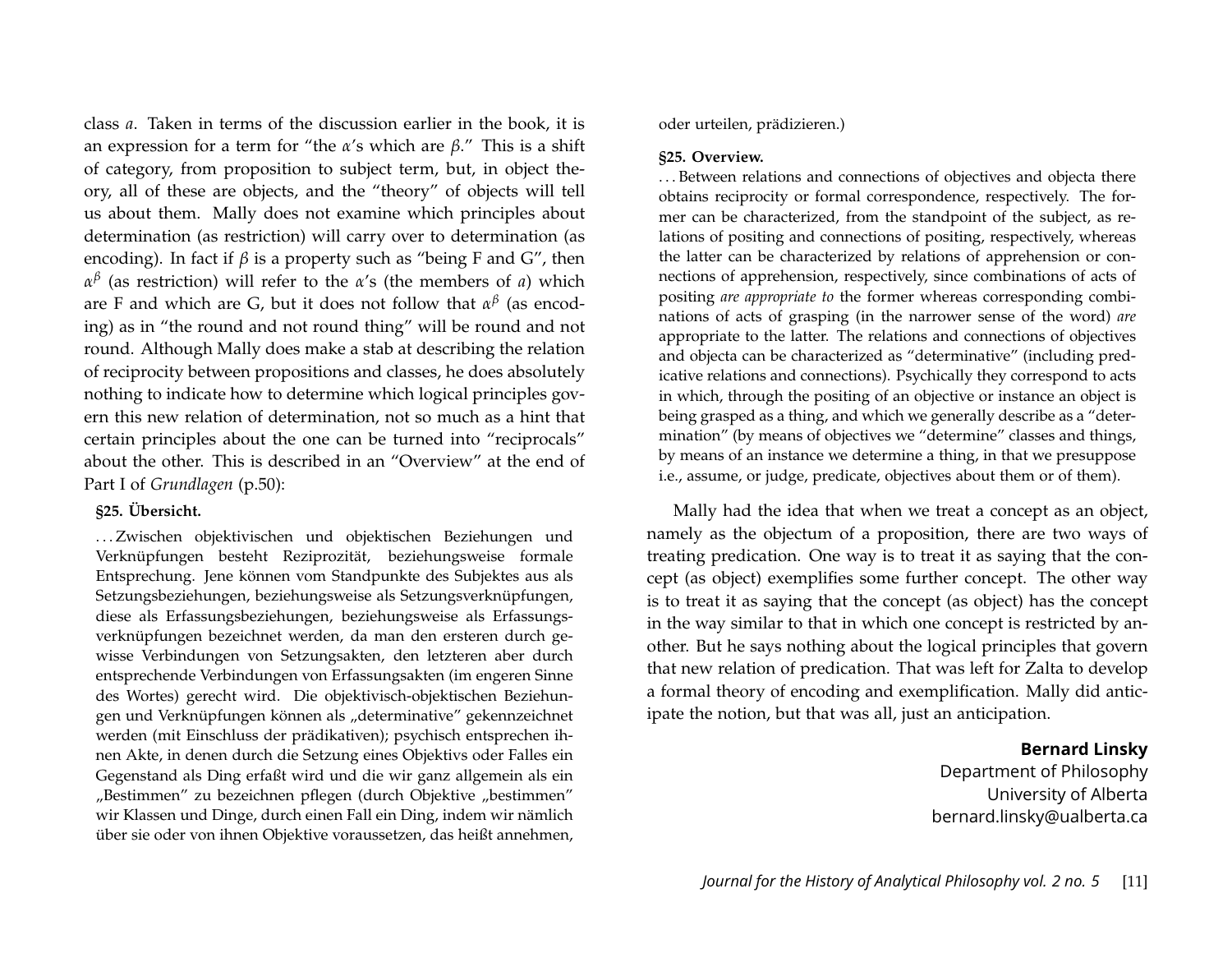# **Notes**

<sup>1</sup>I would like to thank Joseph Wang of the Brenner Archiv for locating and providing me with a copy of this monograph and acknowledge Edgar Morscher, Ed Zalta, Hannes Marek, Alexander Rueger, Christoph Jäger and Johannes Brandl, for extensive comments on the paper and help with the translations. I am responsible for the final form of translations of the passages, and for the argument about Mally's errors that depends on them.

<sup>2</sup>Including Zalta (1983) and (1998) among others. The distinction was independently developed by Rapaport (1978), and a similar notion appears in Castaneda (1974).

3 In what follows "*Gegenstand*" will be rendered as "object", so the obvious translation for "*Objekt*" is taken. I have chosen, therefore to follow J.N.Findlay, and translate "*Objekt*" as "objectum", with the plural form "*Objekte*" as "objecta" (Findlay 1963, 67). In his review, Russell says the following upon the first occurrence of "*Objekt*": "As this word is used in a different sense from *Gegenstand* I shall leave it untranslated, using "object" to translate *Gegenstand*." (Russell, 1905, 597, n.2).

 $4$ See Church (1976).

<sup>5</sup>This theory has two interpretations of the quantifiers and "existence predicate" (E!). The original, Neo-Meinongian interpretation of the quantifier is as "there is" with no existential commitment, and the predicate is the existence predicate true of those things that there are which also exist. More recently Zalta has preferred the Platonist interpretation on which the quantifier ranges over all existing objects, whether they are abstract or concrete, and the special predicate *E*! is true of those which are concrete.

<sup>6</sup>There will, however, be an abstract object which also does encode all of those properties that follow from being a triangle, like having three interior angles that add up to 180 degrees, etc. It will not, however, be isosceles, for example, nor will it not be isosceles. It will still be incomplete, though possessing all the properties that follow from being a triangle.

 $7$ See Findlay (1963), 110-12. Findlay uses a slight variation on this terminology. Mally also uses the term "Bestimmung" (perhaps closer to "fixing", but also meaning "determination") for this notion, at least when that is what is attributed to something, a propositional function or concept. Findlay refers to pages 64 and 76 in Mally (1912), however, the very passages quoted below.

<sup>8</sup>Both letters are in the Bertrand Russell Archives.

 $9$ Schröder's own interest in a much more restricted duality of  $\vee$  and ∧ in positive sentences is reported in Kleene (1952, 123).

<sup>10</sup>There is a discussion of the exact nature of the duality of  $\vee$  and  $\wedge$ in §27 of Kleene (1952).

 $11$ See van Heijenoort's introduction to Peano, in his (1967), p.90. In *Principles of Mathematics* §25 Russell adjudicates an objection to Schröder by McCall concerning the inference from *pq* implies *r* to (*p* implies *r* or *q* implies *r*) which is valid for propositions, but not for strict implication of propositional functions. It was McCall who didn't make the distinction properly in this case. In *Principia Mathematica* Vol.I, pp121, 209 and 210 it is stated that for certain formulas of propositional logic the corresponding formulas of the calculus of classes are invalid. (Thanks to Edgar Morscher for pointing out this reference.)

<sup>12</sup>Frege (1892).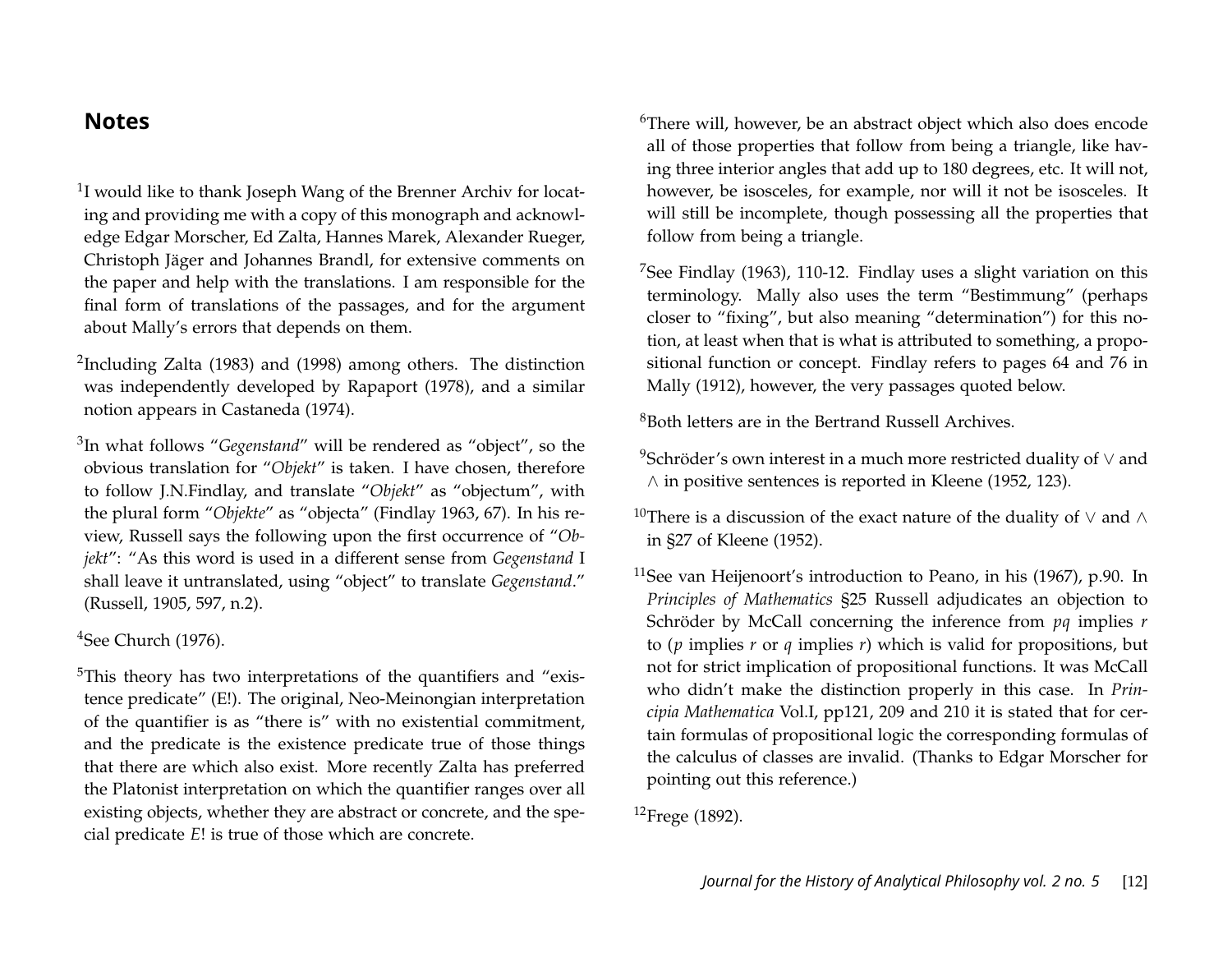<sup>13</sup>See Grattan-Guinness (1975).

<sup>14</sup>On page 2 we have: "Als Objekt eines Erfassungsaktes kann dagegen jederlei Gegenstand auftreten." (Any object can occur as the object of some act of apprehension.)

# **References**

- Hector-Neri Castañeda. Thinking and the Structure of the World. *Philosophia* 4: 3–40, 1972.
- Alonzo Church. Schröder's Anticipation of the Simple Theory of Types. *Erkenntnis* 10: 407–11, 1976.
- Ivor Grattan-Guinness. Wiener on the Logics of Russell and Schröder. An Account of his Doctoral Thesis, and of his Discussion of it with Russell, *Annals of Science*, 32, 103–32, 1975.
- J.N. Findlay. *Meinong's Theory of Objects and Values*, Oxford: Clarendon Press, 1963.
- Gottlob Frege. Über Begriff und Gegenstand, in *Vierteljahrsschrift für wissenschaftliche Philosophie* 16: 192–205. Translated as On Concept and Object, in [Frege 1984]: 182–94, 1892
- Gottlob Frege. Kritische Beleuchtung einiger Punkte in E. Schröder's Vorlesungen über die Algebra der Logik, *Archiv für systematische Philosophie*, Vol.1 (1895): 433–56. Translated as A Critical Elucidation of Some Points in E. Schroeder *Vorlesungen über die Algebra der Logik*, in [Frege 1984]: 210–28, 1895.
- Gottlob Frege. *Collected Papers on Mathematics, Logic, and Philosophy*. Edited by Brian McGuinness. Oxford: Basil Blackwell, 1984.
- Edmund Husserl. Review of Schröder (1890) in *Aufsätze und Rezensionen (1890-1910)*. Edited by Bernhard Rang. *Husserliana XXII*, 1979.
- Stephen Cole Kleene. *Introduction to Metamathematics*, New York: Elsevier, 1952.